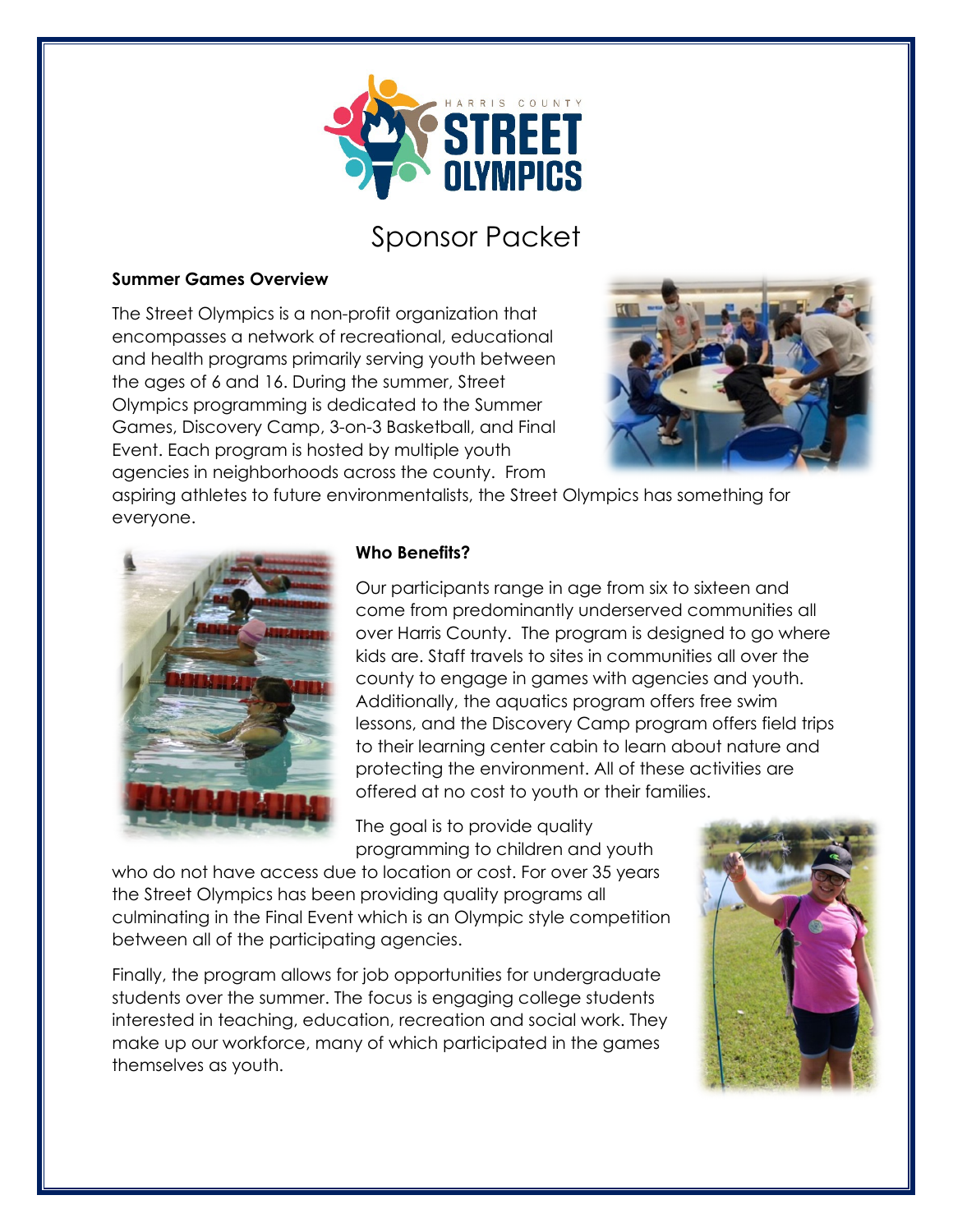| Sponsorship Options:                                                                                                                                                                      |         |                  |         |               |                                                  |  |  |
|-------------------------------------------------------------------------------------------------------------------------------------------------------------------------------------------|---------|------------------|---------|---------------|--------------------------------------------------|--|--|
| $\Box$ I would like to be a level sponsor.                                                                                                                                                |         |                  |         |               |                                                  |  |  |
| $\Box$ Hall of Fame<br>$\Box$ Gold                                                                                                                                                        |         | $\square$ Silver |         | $\Box$ Bronze |                                                  |  |  |
| $\Box$ I would like to sponsor an event.                                                                                                                                                  |         |                  |         |               |                                                  |  |  |
| Event                                                                                                                                                                                     | \$5,000 | \$2,500          | \$1,000 | \$500         | \$Other                                          |  |  |
|                                                                                                                                                                                           |         |                  |         |               |                                                  |  |  |
| <b>Summer Games</b>                                                                                                                                                                       |         |                  |         |               |                                                  |  |  |
| Final Event: Games                                                                                                                                                                        |         |                  |         |               |                                                  |  |  |
| Final Event: Bright Futures Fair                                                                                                                                                          |         |                  |         |               |                                                  |  |  |
|                                                                                                                                                                                           |         |                  |         |               |                                                  |  |  |
|                                                                                                                                                                                           |         |                  |         |               |                                                  |  |  |
|                                                                                                                                                                                           |         |                  |         |               | Phone: <u>__________________________________</u> |  |  |
| $\Box$ Check - enclosed<br>EXP<br>CC billing address if different from above:                                                                                                             |         |                  |         |               |                                                  |  |  |
|                                                                                                                                                                                           |         |                  |         |               |                                                  |  |  |
| $\Box$ Online contribution<br>https://www.paypal.com/donate/?hosted_button_id=LJZS7UTPRHFWW                                                                                               |         |                  |         |               |                                                  |  |  |
| For more information or to submit your completed form, please email<br>streetolympics 1@gmail.com or mail your contribution to Street Olympics, PO Box<br>300185, Houston, TX 77230-0185. |         |                  |         |               |                                                  |  |  |
| <b>Current Partners:</b><br>Harris County Precinct One, Cigna, Harris County<br>Community Services, Harris County Sheriff, Houston<br>Parks & Recreation Department                       |         |                  |         |               |                                                  |  |  |

Thank you for your support!

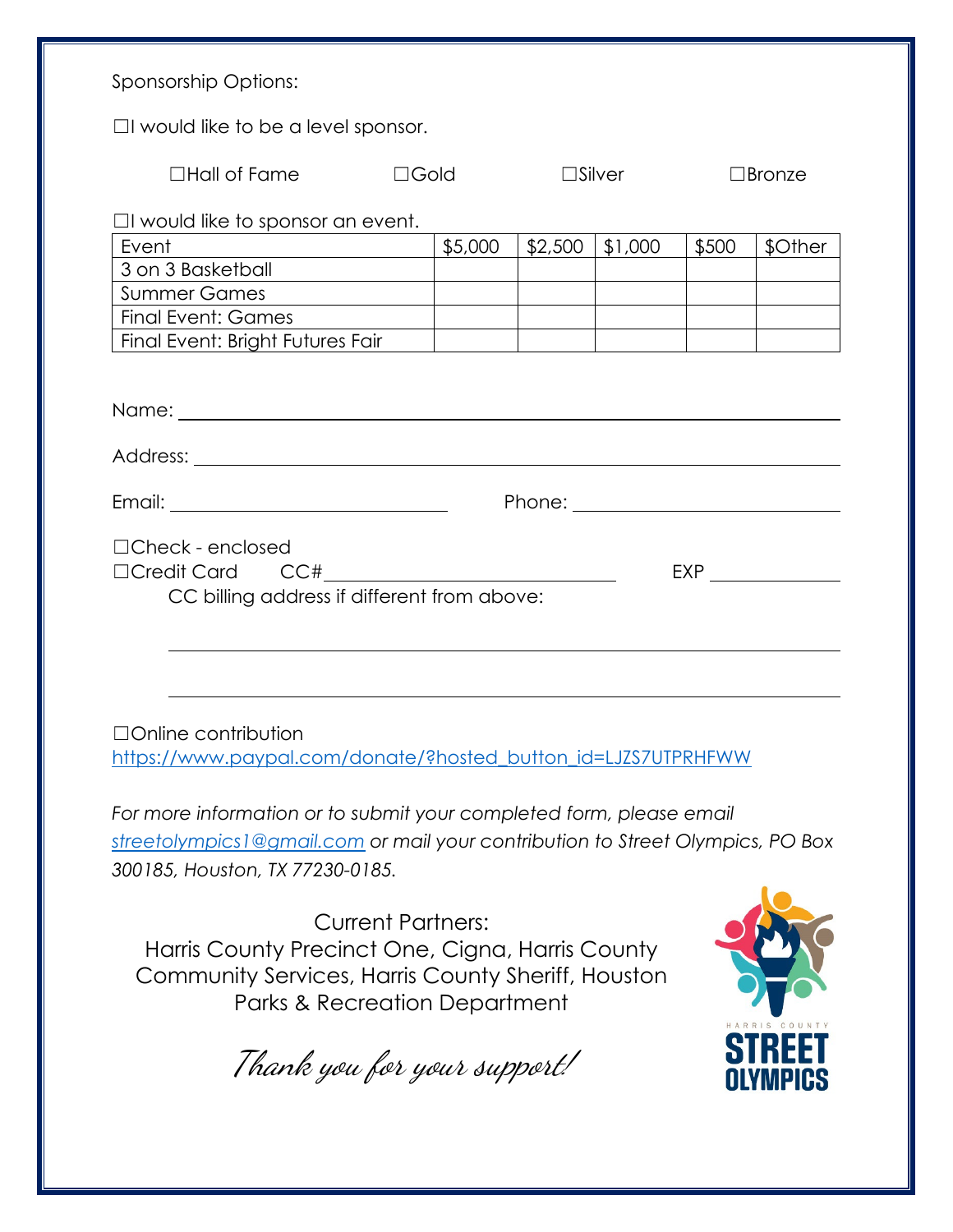

## 2022 Sponsorship Levels

|                                                     | <b>Bronze</b> | <b>Silver</b> | <b>Gold</b>               | <b>Hall of Fame</b>       |
|-----------------------------------------------------|---------------|---------------|---------------------------|---------------------------|
| Recognitions                                        | \$1000        | \$2500        | \$5,000                   | \$10,000                  |
| Name on Website/Social<br>Media                     | $\sf X$       | $\sf X$       | $\sf X$                   | $\sf X$                   |
| Name on Event Invites                               | X             | $\mathsf{X}$  | $\mathsf{X}$              | X                         |
| Logo on Website/Social<br>Media                     |               | $\sf X$       | X                         | $\sf X$                   |
| Logo on Event Invite                                |               | X             | $\sf X$                   | $\sf X$                   |
| Logo on Event Shirt                                 |               |               | X                         | $\sf X$                   |
| Logos on Participant<br>Giveaways                   |               |               | $\overline{\mathsf{X}}$   | $\boldsymbol{\mathsf{X}}$ |
| Table at VIP Breakfast                              |               |               | $\boldsymbol{\mathsf{X}}$ | $\boldsymbol{X}$          |
| <b>Advertisement Slide</b><br>aired during event    |               |               |                           | $\overline{X}$            |
| 4' X 8' Sponsorship<br><b>Banner</b>                |               |               |                           | $\sf X$                   |
| Acknowledgement<br>during Breakfast<br>Presentation |               |               |                           | $\sf X$                   |



Use QR Code to sponsor via PayPal.